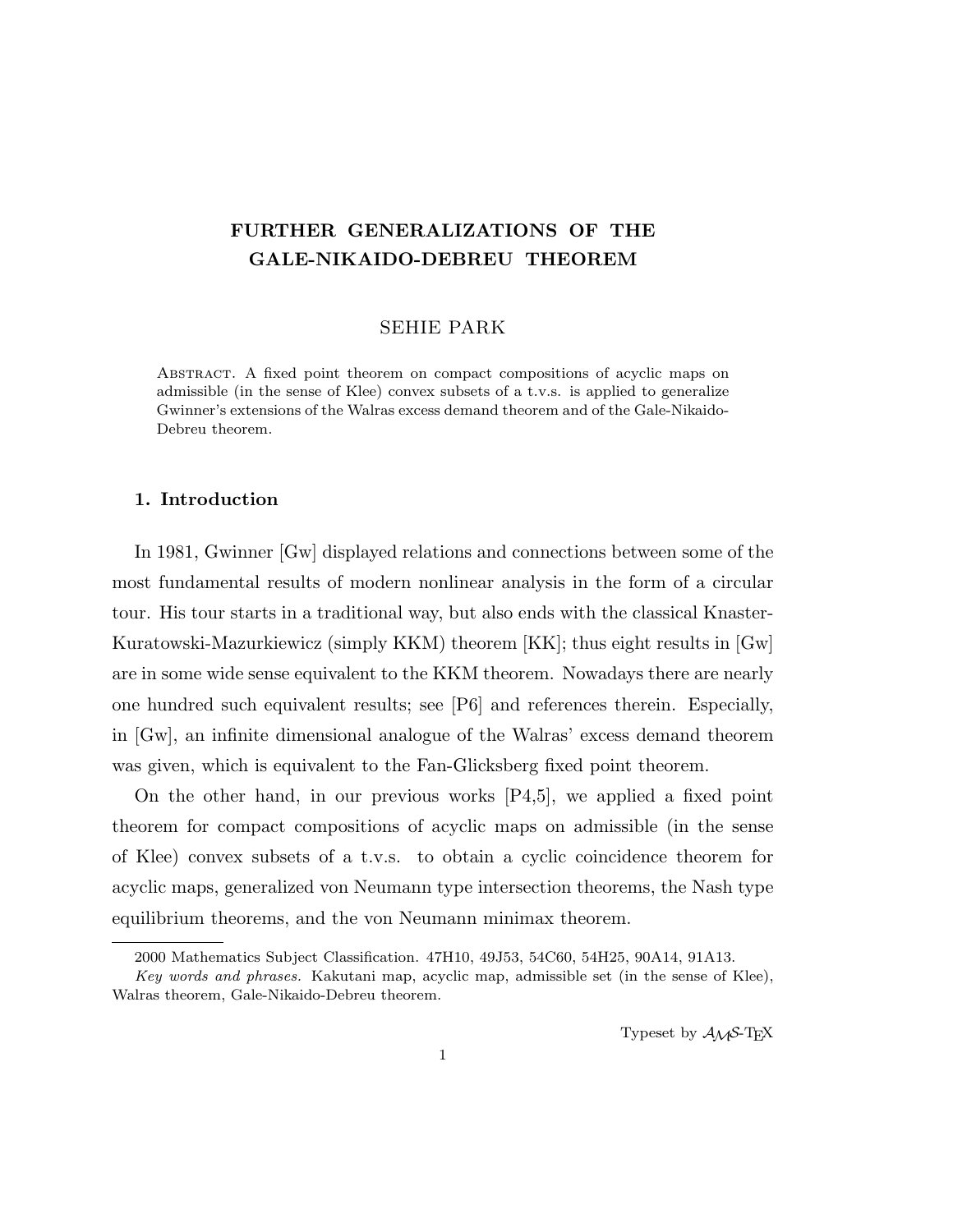In the present paper, our fixed point theorem is applied to generalize Gwinner's extensions of the Walras excess demand theorem and of the Gale-Nikaido-Debreu theorem. A new generalization of the Walras theorem is shown to be equivalent to one of our fixed point theorems. We follow Gwinner's method.

#### 2. Preliminaries

All spaces are assumed to be Hausdorff and a t.v.s. means a topological vector space.

A multimap or map  $F : X \multimap Y$  is a function from a set X into the set  $2^Y$ of nonempty subsets of Y; that is, a function with the values  $F(x) \subset Y$  for  $x \in X$  and the fibers  $F^-(y) := \{x \in X \mid y \in F(x)\}\$ for  $y \in Y$ . For  $A \subset X$ , let  $F(A) := \bigcup \{F(x) \mid x \in A\}.$  For any  $B \subset Y$ , the (lower) inverse of B under F is defined by  $F^-(B) := \{x \in X \mid F(x) \cap B \neq \emptyset\}.$ 

For topological spaces X and Y, a map  $F : X \rightarrow Y$  is said to be *closed* if its graph

$$
Gr(F) := \{(x, y) \mid y \in F(x), \ x \in X\}
$$

is closed in  $X \times Y$ , and *compact* if  $F(X)$  is contained in a compact subset of Y.

 $F: X \longrightarrow Y$  is said to be upper semicontinuous (u.s.c.) if, for each closed set  $B \subset Y$ ,  $F^{-}(B)$  is closed in X; lower semicontinuous (l.s.c.) if, for each open set  $B \subset Y$ ,  $F^{-}(B)$  is open in X; and *continuous* if it is u.s.c. and l.s.c.

If  $F$  is u.s.c. with closed values and if  $Y$  is regular, then  $F$  is closed. The converse is true whenever Y is compact.

Recall that a nonempty topological space is *acyclic* if all of its reduced Cech homology groups over rationals vanish. For nonempty subsets in a t.v.s., convex  $\Rightarrow$  star-shaped  $\Rightarrow$  contractible  $\Rightarrow$   $\omega$ -connected  $\Rightarrow$  acyclic  $\Rightarrow$  connected, and not conversely.

For topological spaces X and Y, a map  $F : X \longrightarrow Y$  is called a Kakutani map whenever Y is a convex subset of a t.v.s. and  $F$  is u.s.c. with compact convex values; and an *acyclic map* whenever  $F$  is u.s.c. with compact acyclic values.

Let  $V(X, Y)$  be the class of all acyclic maps  $F : X \to Y$ , and  $V_c(X, Y)$  all finite compositions of acyclic maps, where the intermediate spaces are arbitrary topological spaces.

The following is a particular form of our previous work [P1,2,6, PS]: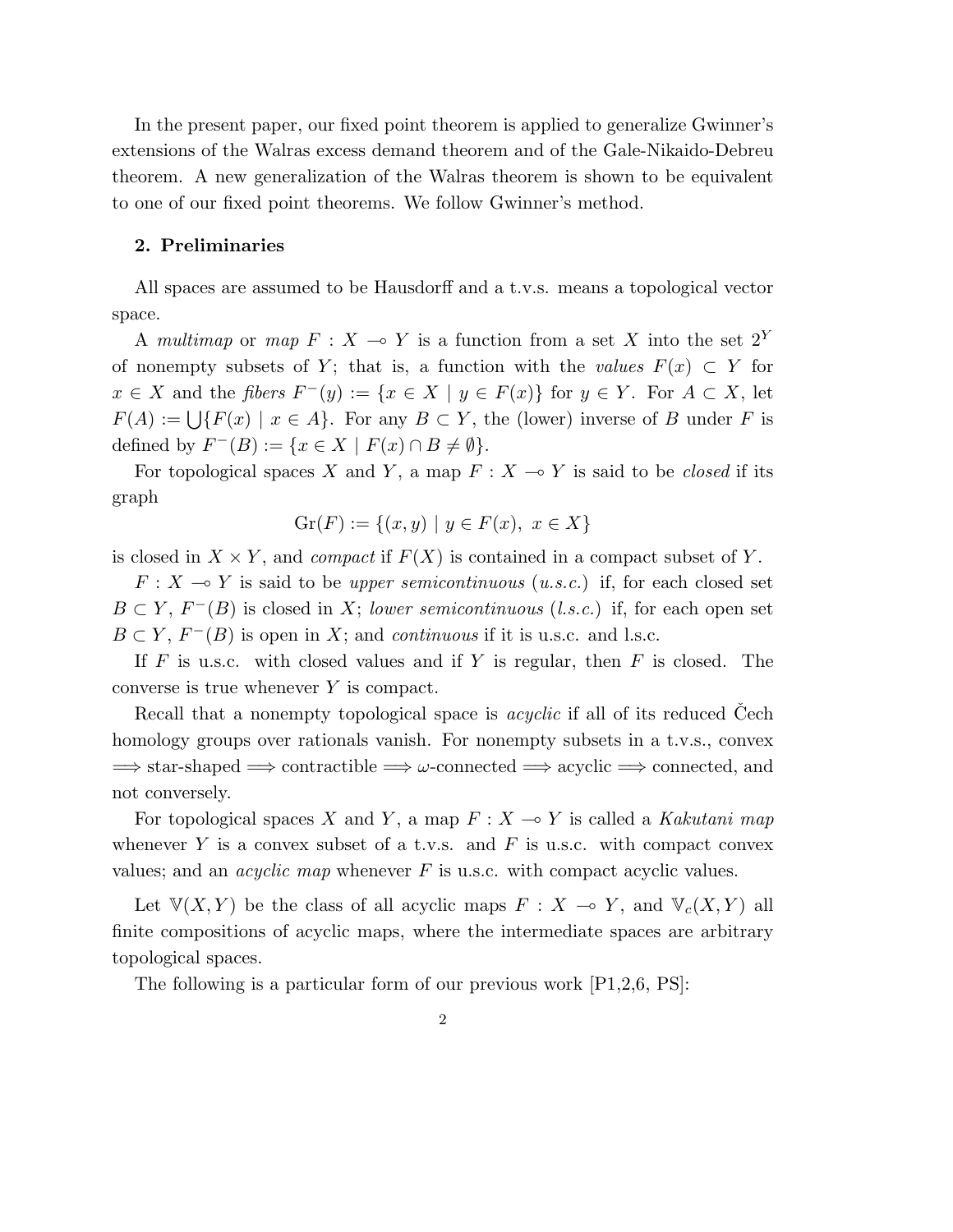**Theorem 1.** Let X be a nonempty convex subset of a locally convex t.v.s.  $E$ and  $T \in \mathbb{V}_c(X,X)$ . If T is compact, then T has a fixed point  $x_0 \in X$ ; that is,  $x_0 \in T(x_0)$ .

A nonempty subset X of a t.v.s. E is said to be *admissible* (in the sense of Klee) provided that, for every compact subset  $K$  of  $X$  and every neighborhood  $V$  of the origin 0 of E, there exists a continuous map  $h: K \to X$  such that  $x - h(x) \in V$ for all  $x \in K$  and  $h(K)$  is contained in a finite dimensional subspace L of E.

It is well-known that every nonempty convex subset of a locally convex t.v.s. is admissible. Other examples of admissible t.v.s. are  $\ell^p$ ,  $L^p(0,1)$ ,  $H^p$  for  $0 < p < 1$ , and many others; see [P2,6] and references therein.

The following particular form of a fixed point theorem due to the author [P3,5] is the basis of our arguments in this paper. We give its simple proof for the completeness.

**Theorem 2.** Let E be a t.v.s. and X an admissible convex subset of E. Then any compact map  $T \in \mathbb{V}_c(X,X)$  has a fixed point.

*Proof.* Let  $V$  be a fundamental system of neighborhoods of the origin 0 of E. Since T is closed and compact, it is sufficient to show that for any  $V \in \mathcal{V}$ , there exists an  $x_V \in X$  such that  $(x_V + V) \cap T(x_V) \neq \emptyset$ .

Since  $T(X)$  is a compact subset of the admissible subset X, there exist a continuous map  $h: \overline{T(X)} \to X$  and a finite dimensional subspace L of E such that  $x-h(x) \in V$  for all  $x \in \overline{T(X)}$  and  $h(\overline{T(X)}) \subset L \cap X$ . Let  $M := h(\overline{T(X)})$ . Then M is a compact subset of L and hence  $P := \text{co } M$  is a compact convex subset of  $L \cap X$ . Note that  $h: \overline{T(X)} \to P$  and  $F|_P: P \to \overline{T(X)}$ . Since  $h \circ (T|_P) \in \mathbb{V}_c(P, P)$ , by Theorem 1, it has a fixed point  $x_V \in P$ ; that is,  $x_V \in h(x_V)$  and hence  $x_V = h(y)$ for some  $y \in T(x_V) \subset \overline{T(X)}$ . Since  $y - h(y) \in V$ , we have  $y \in h(y) + V = x_V + V$ . Therefore,  $(x_V + V) \cap F(x_V) \neq \emptyset$ .  $\Box$ 

Recall that a real-valued function  $f : X \to \mathbf{R}$  on a topological space is *lower* [resp. upper] semicontinuous (l.s.c.) [resp. u.s.c.] if  $\{x \in X \mid f(x) > r\}$  [resp. 3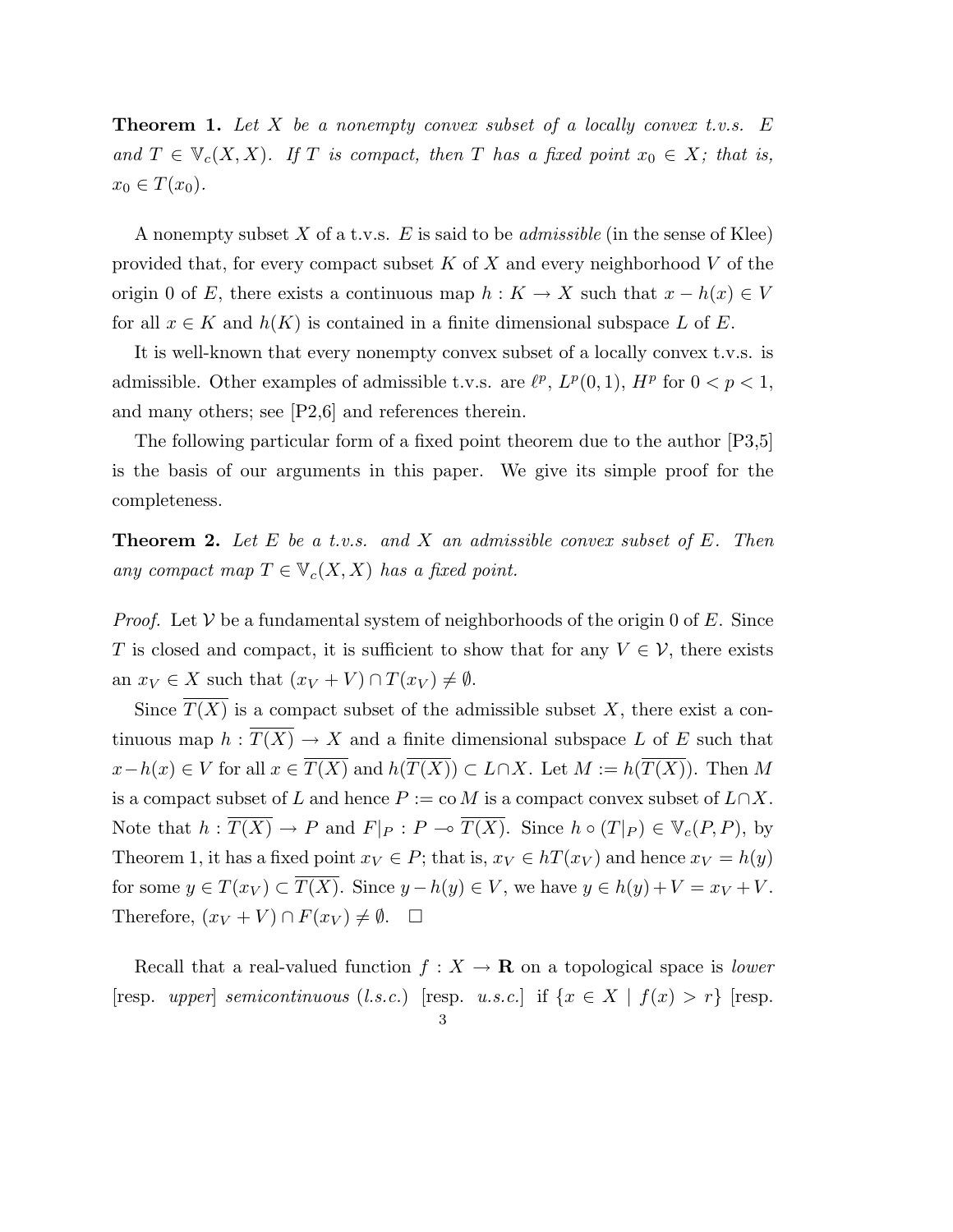${x \in X : f(x) < r}$  is open for each  $r \in \mathbb{R}$ . If X is a convex set in a vector space, then f is quasiconcave [resp. quasiconvex] if  $\{x \in X \mid f(x) > r\}$  [resp.  ${x \in X \mid f(x) < r}$  is convex for each  $r \in \mathbb{R}$ .

## 3. Main results

We begin with the following generalization of Gwinner's extension of the Walras theorem in  $|Gw|$ :

**Theorem 3.** Let K and L be compact convex subsets of t.v.s. E and F, resp., such that K is admissible. Let  $c \in \mathbf{R}$ ,  $f : K \times L \to \mathbf{R}$  a continuous function, and  $T: K \longrightarrow L$  a multimap. Suppose

- (1) for each  $y \in L$ ,  $f(\cdot, y)$  is quasiconvex;
- (2) T is an acyclic map; and
- (3) for each  $x \in K$  and  $y \in T(x)$ , we have  $f(x, y) \geq c$ .

Then there exists a Walras equilibrium, that is, there exist  $\overline{x} \in K$ ,  $\overline{y} \in L$  such that

$$
\overline{y} \in T(\overline{x})
$$
 and  $f(x, \overline{y}) \ge c$  for all  $x \in K$ .

*Proof of Theorem 3 using Theorem 2.* Define a multimap  $S: L \to K$  by

$$
S(y) := \{ x \in K \mid f(x, y) \le f(x', y) \text{ for all } x' \in K \}.
$$

Then, for each  $y \in L$ ,  $S(y)$  is nonempty since the continuous function  $f(\cdot, y)$ attains its minimum on the compact set K. Moreover,  $S(y)$  is closed and convex. Since f is continuous, S has closed graph in the compact set  $K \times L$  and hence u.s.c. Therefore S is an acyclic map. Now, by Theorem 2, the composition  $ST: K \to K$ has a fixed point  $\overline{x} \in ST(\overline{x})$ , and hence, there exists  $\overline{y} \in T(\overline{x}) \subset L$  such that  $\overline{x} \in S(\overline{y})$ . Therefore, in view of (3), we have

$$
c \le f(\overline{x}, \overline{y}) \le f(x, \overline{y}) \text{ for all } x \in K.
$$

This completes our proof.  $\Box$ 

Remark. Condition (3) is usually called the Walras law.

Since every convex subset of a locally convex t.v.s. is admissible, from Theorem 3, we immediately have the following: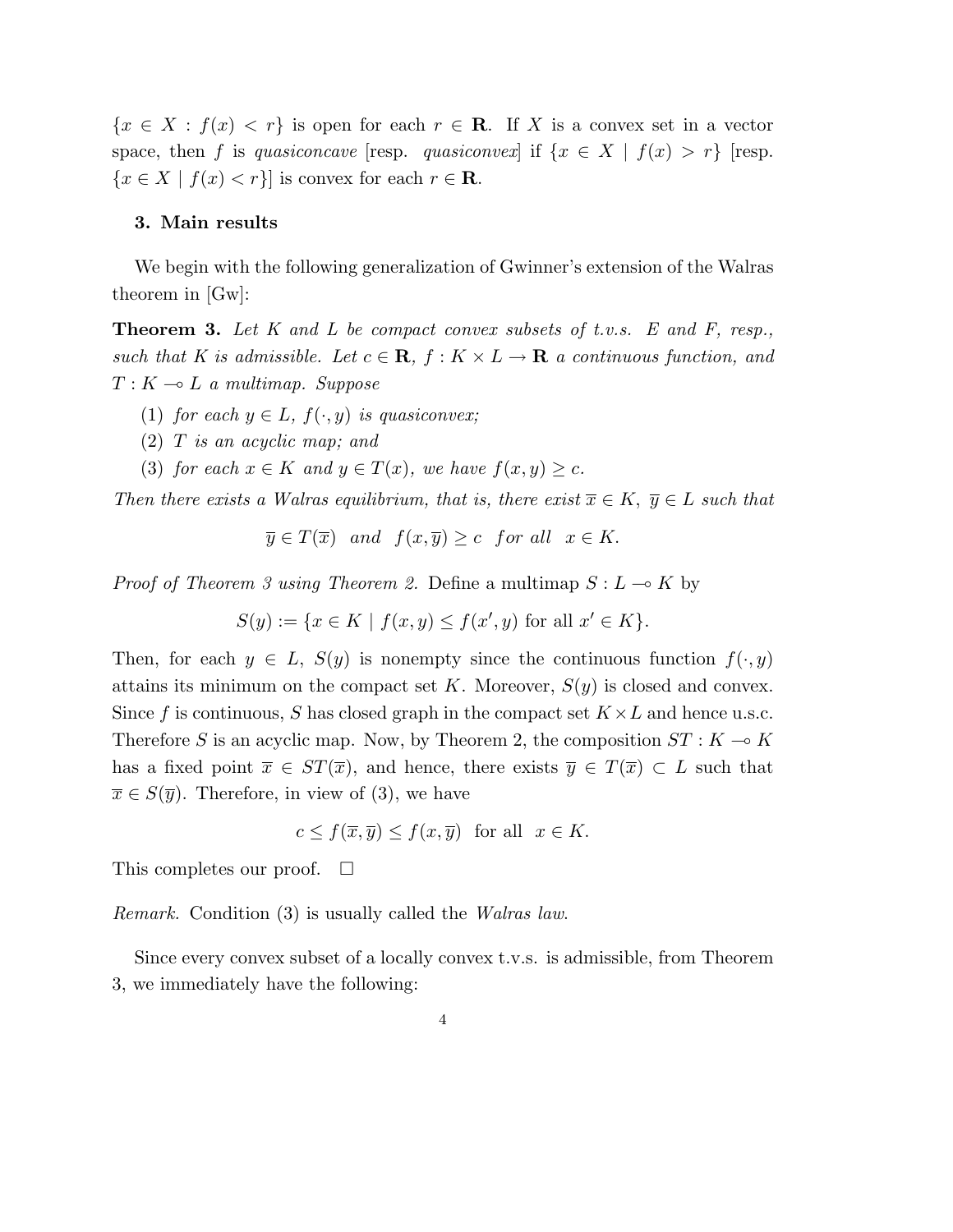**Corollary 3.1.** Theorem 3 is also valid even if E is a locally convex t.v.s.

Remarks. 1. Corollary 3.1 is equivalent to Theorem 1. This can be shown by simply following Gwinner [Gw, Proof of Theorem 7 using Theorem 8].

2. For a Kakutani map T instead of an acyclic map, Corollary 3.1 reduces to  $[Gw, Theorem 8]$ , where local convexity of F is redundant. This is called, in [Z], the main theorem of mathematical economics of Gale [G], Nikaido [Ni], and Debreu [D2].

To specialize Theorem 3 towards the Gale-Nikaido-Debreu theorem, as in [Gw], we boil down the function f to a bilinear form  $\langle \cdot, \cdot \rangle$  for a dual system  $(E, F, \langle \cdot, \cdot \rangle)$ of t.v.s.  $E$  and  $F$ .

For a convex cone  $P$  of  $E$ , the *dual cone* is defined by

$$
P^+ := \{ y \in F \mid \langle p, y \rangle \ge 0, \ p \in P \}.
$$

**Theorem 4.** Let  $(E, F, \langle \cdot, \cdot \rangle)$  be a dual system of t.v.s. E and F such that the bilinear form  $\langle \cdot, \cdot \rangle$  is continuous on compact subsets of  $E \times F$ . Let K and L be compact convex subsets of t.v.s. E and F, resp., such that K is admissible; and P the convex cone  $\bigcup \{ rK \mid r \geq 0 \}$ . Let  $T : K \multimap L$  be an acyclic map such that  $\langle x, y \rangle \geq 0$  for all  $x \in K$  and  $y \in T(x)$ . Then there exists  $\overline{x} \in K$  such that  $T(\overline{x}) \cap P^+ \neq \emptyset.$ 

*Proof of Theorem 4 using Theorem 3.* Put  $f(x, y) := \langle x, y \rangle$  and  $c = 0$  in Theorem 3. Note that, for each  $y \in Y$ ,  $f(\cdot, y)$  is quasi-convex. Since all of the requirements of Theorem 3 are satisfied, there exist  $\overline{x} \in K$ ,  $\overline{y} \in L$  such that

$$
\overline{y} \in T(\overline{x})
$$
 and  $\langle x, \overline{y} \rangle \ge 0$  for all  $x \in K$ .

Hence  $\langle x, \overline{y} \rangle \ge 0$  for all  $x \in P$ . Therefore  $\overline{y} \in P^+$ .  $\Box$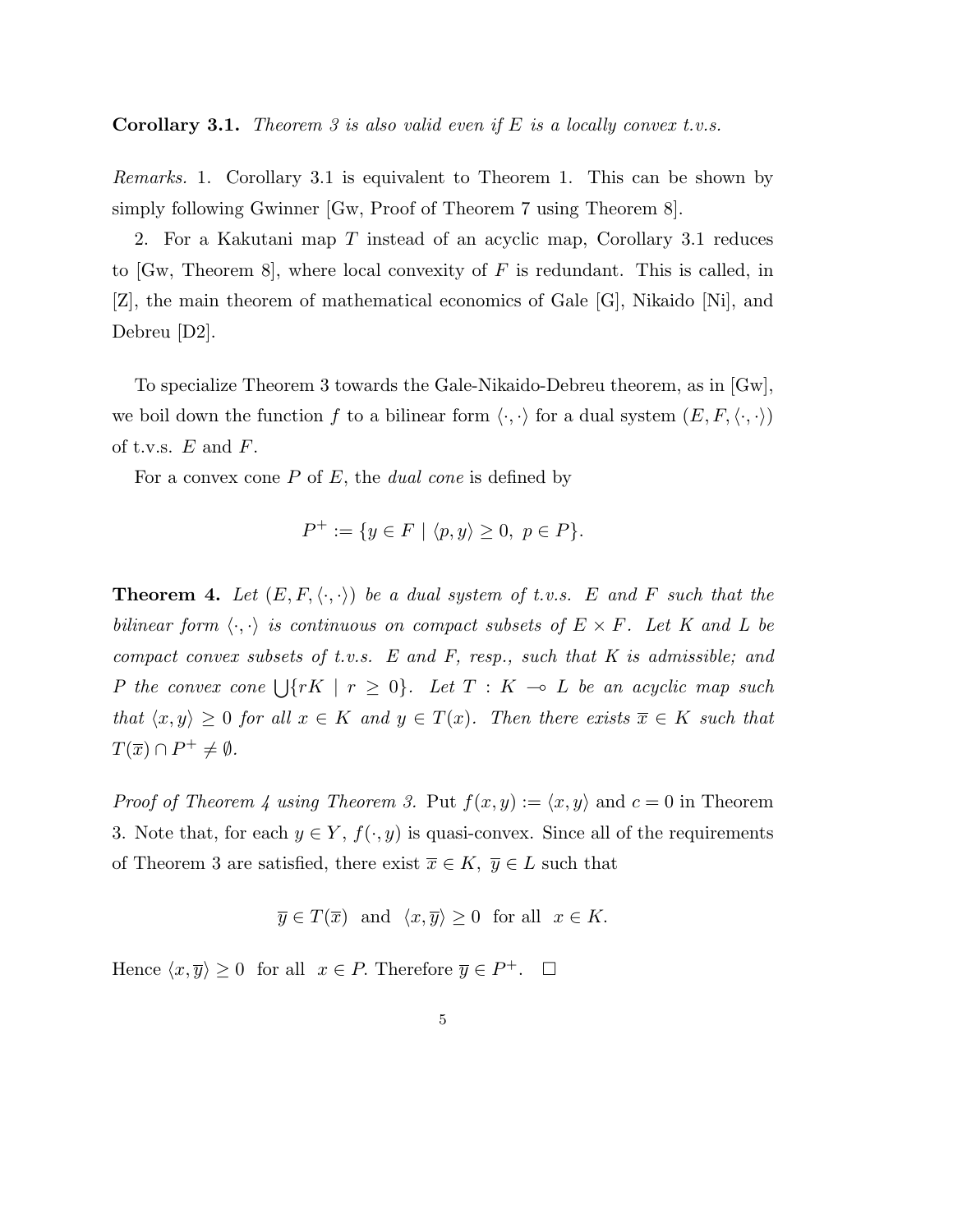**Corollary 4.1.** Theorem 4 is also valid even if E is a locally convex t.v.s. instead of the admissibility of K.

Remarks. 1. For a Kakutani map T instead of an acyclic map, Corollary 4.1 reduces to  $[Gw, Corollary to Theorem 8]$ , where local convexity of F is redundant.

2. With the choice  $P := \{x \in \mathbb{R}^n \mid x_i \geq 0; i = 1, 2, ..., n\}$  and  $K = L :=$  ${x \in P \mid x_1 + x_2 + \cdots + x_n = 1}$  (the standard simplex), the Gale-Nikaido-Debreu theorem ([G, Principal Lemma], [Ni, Theorem 16.6], [D2, 5.6(1)]) can be immediately obtained from Corollary 4.1.

#### 4. Historical remarks

John von Neumann's 1928 minimax theorem [N1] and 1937 intersection lemma [N2] have numerous generalizations and applications. Kakutani's 1941 fixed point theorem [K] was to give simple proofs of the above-mentioned results. John Nash [N] obtained his 1951 equilibrium theorem based on the Brouwer or Kakutani fixed point theorem. In 1952, Fan [F] and Glicksberg [Gl] extended the Kakutani theorem to locally convex Hausdorff topological vector spaces. This result was applied by its authors to generalize the von Neumann intersection lemma and the Nash equilibrium theorem. Further generalizations were followed by Ma [M] and others. For the literature, see [P6] and references therein.

An upper semicontinuous (u.s.c.) multimaps with nonempty compact convex values is called a Kakutani map. The Fan-Glicksberg theorem was extended by Himmelberg [H] in 1972 for compact Kakutani maps instead of assuming compactness of domains. In 1990, Lassonde [L] extended the Himmelberg theorem to multimaps factorizable by Kakutani maps through convex sets in Hausdorff topological vector spaces. Moreover, Lassonde applied his theorem to game theory and obtained a von Neumann type intersection theorem for finite number of sets and a Nash type equilibrium theorem comparable to Debreu's social equilibrium existence theorem [D1].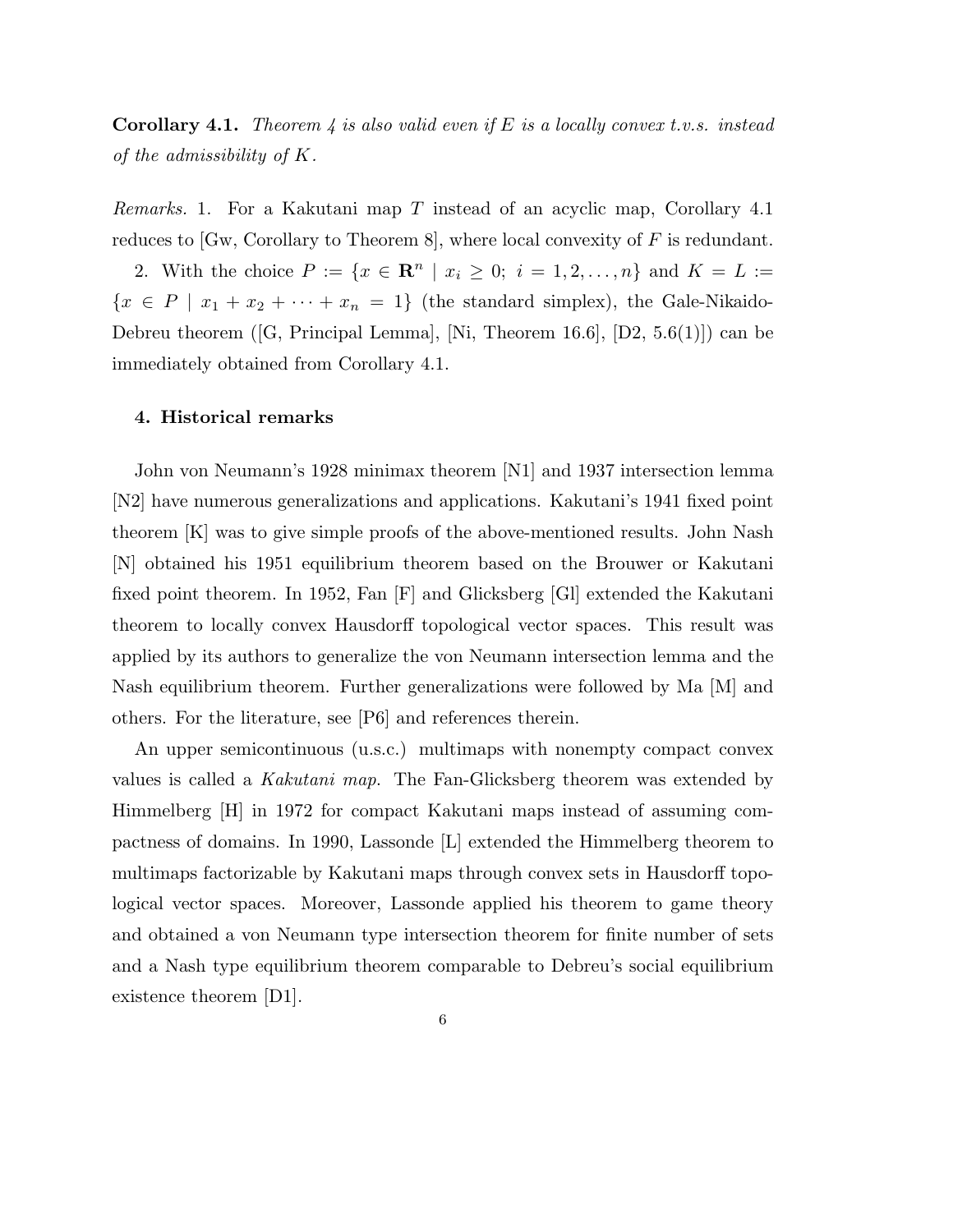On the other hand, in 1946, the Kakutani fixed point theorem was extended for acyclic maps by Eilenberg and Montgomery [EM]. This result was applied by Park [P3] to give acyclic versions of the social equilibrium existence theorem due to Debreu [D1], saddle point theorems, minimax theorems, and the Nash equilibrium theorem. Moreover, Park [P2,4] obtained a fixed point theorem for compact compositions of acyclic maps defined on admissible (in the sense of Klee) convex subsets of topological vector spaces. This new theorem was applied in [P4] to deduce acyclic versions of the von Neumann intersection lemma, the minimax theorem, the Nash equilibrium theorem, and others. Further, in [P5], Park obtained a cyclic coincidence theorem for acyclic maps, generalized von Neumann type intersection theorems, the Nash type equilibrium theorems, and the von Neumann minimax theorems.

Recall that Leon Warlas is regarded as the creator of mathemaical economics through his basic work [W]. However, only during the 1950s did his ideas appear in a precise mathematical form following the works of Arrow and Debreu [AD], Gale [G], and Nikaido [Ni]; see [Z]. As a continuation of applications of our fixed point theorem, in the present paper, we generalize Gwinner's extensions of the Walras excess demand theorem and of the Gale-Nikaido-Debreu theorem in [Gw]. A new generalization of the Walras theorem (Corollary 3.1) is shown to be equivalent to one of our fixed point theorems (Theorem 1).

#### **REFERENCES**

- [AD] K. Arrow and G. Debreu, *Existence of an equilibrium for a competitive economy*, Econometrica  $22$  (1954), 265–290 [= Chap.4, Mathematical Economics: Twenty Papers of Gerald Debreu, Cambridge Univ. Press, 1983].
- [D1] G. Debreu, A social equilibrium existence theorem, Proc. Nat. Acad. Sci. USA 38 (1952), 886–893 [= Chap.2, Mathematical Economics: Twenty Papers of Gerald Debreu, Cambridge Univ. Press, 1983].
- [D2] G. Debreu, *Theory of Value*, Wiley, New York, 1959.
- [EM] S. Eilenberg and D. Montgomery, Fixed point theorems for multivalued transformations, Amer. J. Math. 68 (1946), 214–222.
- [F] K. Fan, Fixed point and minimax theorems in locally convex linear spaces, Proc. Nat. Acad. Sci. USA 38 (1952), 121–126.
- [G] D. Gale, The law of supply and demand, Math. Scand. **3** (1955), 155–169.